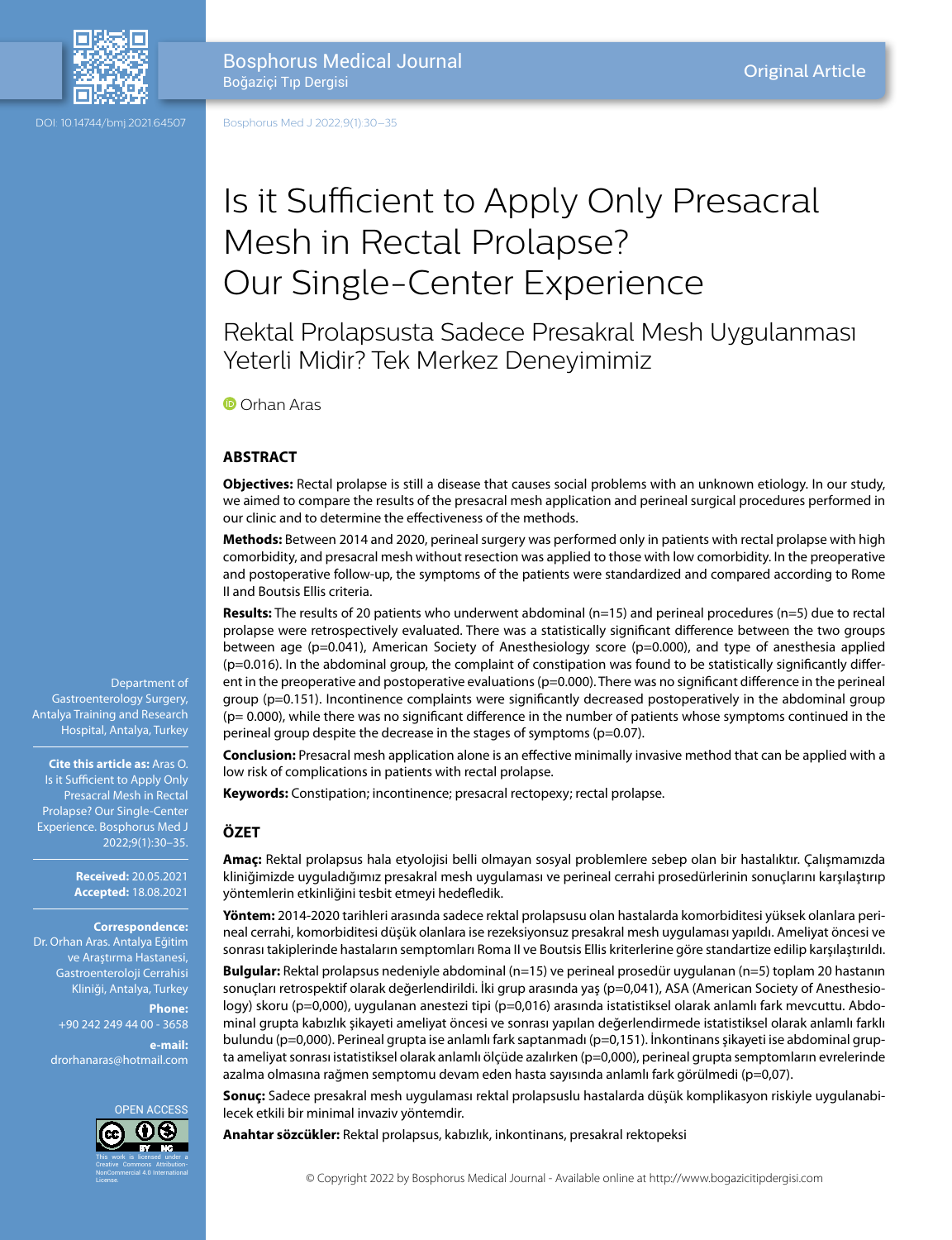Rectal prolapse was first described by Caddy in 1890.<sup>[1]</sup><br>With the increasing experience about the disease, its definition was made as all layers of the rectum emerged from the anus.<sup>[2]</sup> It is a clinical picture that usually progresses with constipation and incontinence and causes serious social and medical problems. Although many reasons are blamed in its etiology, the actual etiological cause and the most ideal treatment method are still controversial.[3] Various hypotheses have been proposed regarding the etiology of rectal prolapse. Among these hypotheses; longer than normal sigmoid colon, lateral ligament relaxation and accompanying muscular atony, mobile mesorectum, and pudendal nerve damage due to pelvic floor changes are only a few.<sup>[4]</sup> Although it is seen at a rate of approximately 0.5% in the society, it is seen 6 times more in women over the age of 50 compared to men. Although multiparity is blamed for this situation, it should be kept in mind that 1/3 of female patients are nulliparous.<sup>[5]</sup> Interestingly, there is a frequency of autism or psychiatric medication use in younger patients in both genders. Although rectal prolapse is a benign condition, it can be debilitating because of the discomfort of prolapsing tissue both internally and externally, associated drainage of mucus or blood, and the common occurrence of concomitant symptoms of fecal incontinence, constipation, or both.[6] More than 300 methods have been applied for the surgical treatment of rectal prolapse. The choice of surgical method to be applied is generally made in line with the experience and preference of the surgeon, taking into account the patient's age, physical condition, accompanying pelvic floor disorders, degree of incontinence, and constipation history.<sup>[7]</sup>

In our study, we aimed to report on the presacral mesh application, which is our first choice in patients with good condition, and the results of perineal surgery performed in patients with poor condition.

# **Methods**

The data of 20 patients who were operated with the diagnosis of rectal prolapse in the Gastroenterology Surgery Clinic of Antalya Training and Research Hospital between 2014 and 2020 were retrospectively evaluated. Patients with complete pelvic relaxation were excluded. Patients' gender, age, American Society of Anesthesiology (ASA) scores, symptoms, frequency of symptoms, fertility history in women, preferred type of surgery, length of hospital

# Table 1. Rectal Prolapse Altemeier et al. according to the recipe

Stage 1 mucosal prolapse

Stage 2 intussusception of the rectum or rectosigmoid junction Stage 3 true rectal prolapse

#### Table 2. Boutsis-Ellis scoring for fecal incontinence

Stage I: Normal control, rarely wetting with mucus

Stage II: Impaired gas control, often wetting with mucus

Stage IIIa: Frequent loss of control, wetting with feces in cases such as diarrhea

Stage IIIb: Wetting with stool, total loss of control

#### Table 3. Rome II criteria for constipation

Presence of two or more of the following for at least 12 weeks in the last 12 months;

- 1. Stripping, showing too much effort
- 2. Lump or hard stool
- 3. The feeling of incomplete ejaculation
- 4. The occurrence of anorectal congestion feeling
- 5. The necessity of defecation with the help of hand and also;

Fewer than three bowel movements a week, inability to have soft bowel movements and the criteria for irritable bowel syndrome in which constipation prevails should be insufficient.

stay, post-operative early and late complications, and recurrence were recorded. Patients who did not attend their follow-ups regularly were reached by phone and their complaints were questioned. The typing of the prolapse of the patients was made according to the description of Altemeier et al.,<sup>[8]</sup> and all patients were evaluated as stage 3 (Table 1). Incontinence and constipation complaints of all patients were standardized according to Boutsis Ellis criteria (Table 2) and Rome II criteria (Table 3) based on the histories of preoperative and postoperative patients.[3] Preoperative colonoscopy, pelvic computed tomography, or magnetic resonance imaging were performed in all patients. Perineal methods were applied to all patients with elderly and comorbid diseases. Laparoscopic presacral prolene mesh fixation was performed in all patients who underwent abdominal surgery. Surgeons experienced in colorectal surgery performed all operations. A fiber diet was recommended to all patients at discharge and oral laxative was given for 1 month. Preoperative and postoperative complaints of patients who underwent abdominal and perineal surgery were compared, and the effectiveness of the operations were compared.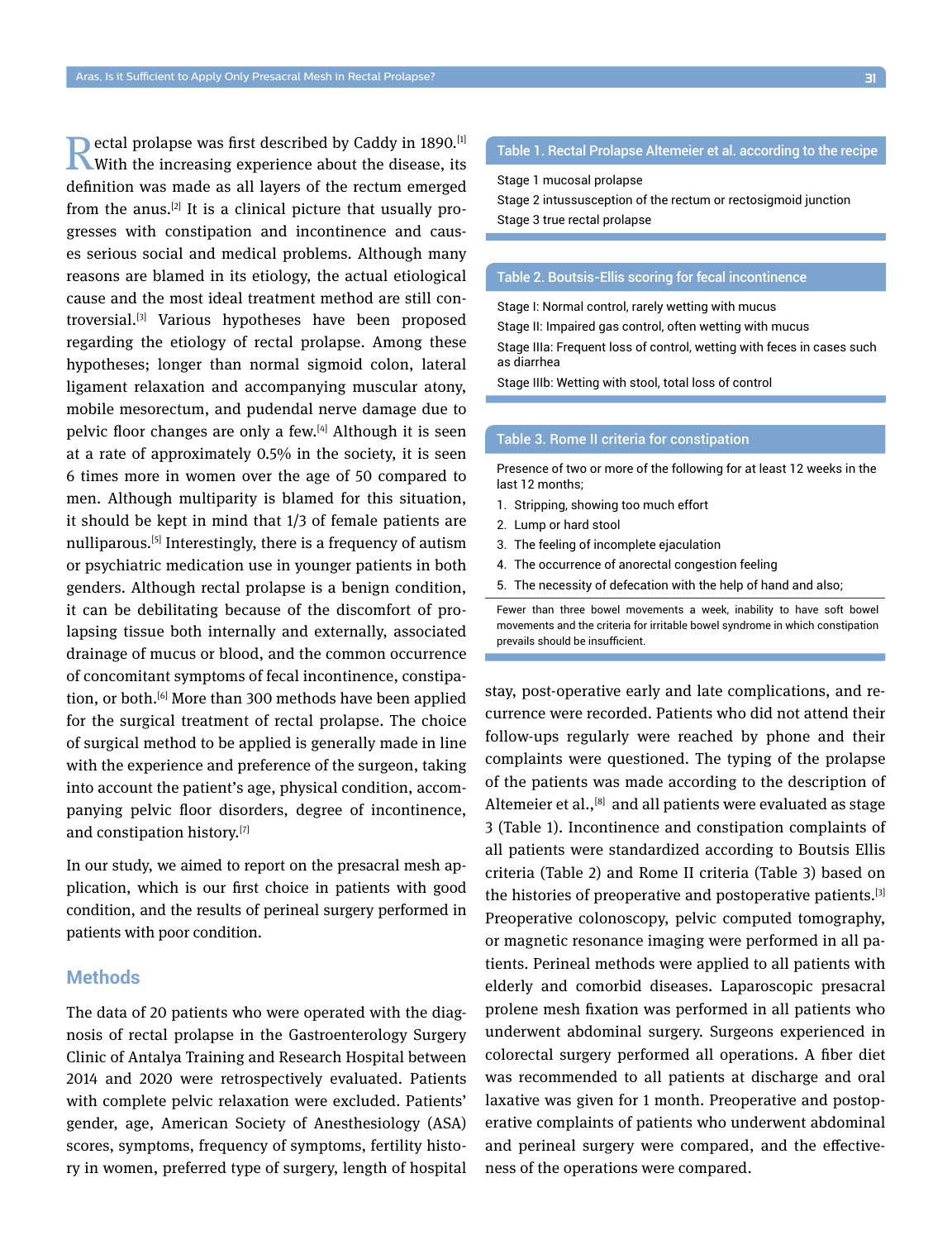#### **Surgical Technique**

After general anesthesia, a 10 mm vertical incision made under the umbilical. veress needle was placed in the abdomen and pneumoperitoneum was provided with CO2. As in laparoscopic anterior resection, a 10 mm trocar was placed in the right lower quadrant, a 5 mm trocar in the right upper quadrant, and a 5 mm trocar in the left upper quadrant. The retroperitoneal area was entered from the promontory level and advanced up to 4 cm superiorly. Inferiorly, the holy plan was advanced in the presacral area up to the perineal area. The lateral ligaments were not opened on both sides and the hypogastric plexus was preserved. A prolene mesh was placed in the area opened in the holy plane and the mesh was fixed to the promontory with the aid of a tacker. The peritoneal defect, which was opened at the promontory level, was closed with 3.0 vicriyl suture in a way to allow temporary hanging of the rectum. Colon resection was not performed in any patient, and a drain was not placed in the abdomen.

#### **Statistical Analysis**

SPSS 23.0 package program was used for statistical analysis of the data. Categorical measurements were summarized as numbers and percentages, and continuous measurements as mean and standard deviation (median and minimum– maximum where necessary). Chi-square test was also used in comparison of categorical variables. The statistical significance level was taken as 0.05 in all tests.

# **Results**

Twelve (60%) of the patients were female, 8 (40%) were male, and their mean age was 47 (23–77). The most common complaints were rectal prolapse and constipation (according to the Rome 2 constipation stage, a total of 15 patients were stage 1: 1, stage 2: 6, stage 3: 6, stage 4: 1, stage 5: 1). Thirteen (65%) of the patients were ASA 1, 4 (20%) were ASA 3, and 3 (15%) were ASA 2. Nine patients (45%) had various previous surgical history. 8 (66.6%) of 12 female patients had a history of delivery. It was determined that the number of births was at least 2 and at most 7. General anesthesia was applied to 16 (80%) of the patients and regional anesthesia was applied to 4 (20%) of them. Abdominal intervention was performed in 15 (75%) patients and perineal intervention was performed in 5 (25%) patients. While only presacral mesh was applied to all patients who underwent abdominal procedure, the dolerme procedure was performed in the perTable 4. Demographic and characteristic findings of patients who underwent surgery for rectal prolapse

|                                                       | n               | %  |
|-------------------------------------------------------|-----------------|----|
| Age, year, median (min.-max.)                         | $47(23 - 77)$   |    |
| Gender                                                |                 |    |
| Female                                                | 12              | 60 |
| Male                                                  | 8               | 40 |
| Previous surgery history                              |                 |    |
| Perineal surgery                                      |                 |    |
| Hemorrhoidectomy                                      | 1               | 5  |
| Perianal condiloma excision                           | 1               | 5  |
| Abdominal surgery                                     |                 |    |
| Appendectomy                                          | 1               | 5  |
| TAH+BSO                                               | 2               | 10 |
| Cholecystectomy                                       | 3               | 15 |
| Suture rectopexy                                      | 1               | 5  |
| Rome 2 Criteria constipation complaint                |                 |    |
| Stage 0                                               | 5               | 25 |
| Stage 1                                               | 1               | 5  |
| Stage 2                                               | 6               | 30 |
| Stage 3                                               | 6               | 30 |
| Stage 4                                               | 1               | 5  |
| Stage 5                                               | 1               | 5  |
| Boutsis-Ellis Incontinence Criteria                   |                 |    |
| Stage 1                                               | 10              | 50 |
| Stage 2                                               | 7               | 35 |
| Stage 3a                                              | 3               | 15 |
| ASA score                                             |                 |    |
| ASA <sub>1</sub>                                      | 13              | 65 |
| ASA <sub>2</sub>                                      | 3               | 15 |
| ASA <sub>3</sub>                                      | 4               | 20 |
| Complications                                         |                 |    |
| Atelectasis                                           | 1               | 5  |
| Bleeding                                              | 1               | 5  |
| $3.6(2-7)$<br>Hospital stay, days, median (min.-max.) |                 |    |
| Follow-up time, weeks, median (min.-max.)             | $126.2(24-315)$ |    |
| and the state<br>$\sim$ $\sim$ $\sim$ $\sim$          |                 |    |

ASA: American Society of Anesthesiology; Min: Minimum; Max: Maximum.

ineal approach. The mean follow-up period of the patients was 126.2 (24–315) weeks. None of the patients needed intensive care, and the average length of stay in the hospital was 3.6 (2–7) days. In the postoperative follow-up, it was learned that constipation complaints decreased in three patients and the intensity of rectal pain in 1 patient decreased but did not disappear. The complaint of sagging did not recur in both abdominal and perineal procedures. Presacral mesh was applied to a patient with a history of recurrence after abdominal suture rectopexy, and no recurrence was detected in their follow-up (Table 4).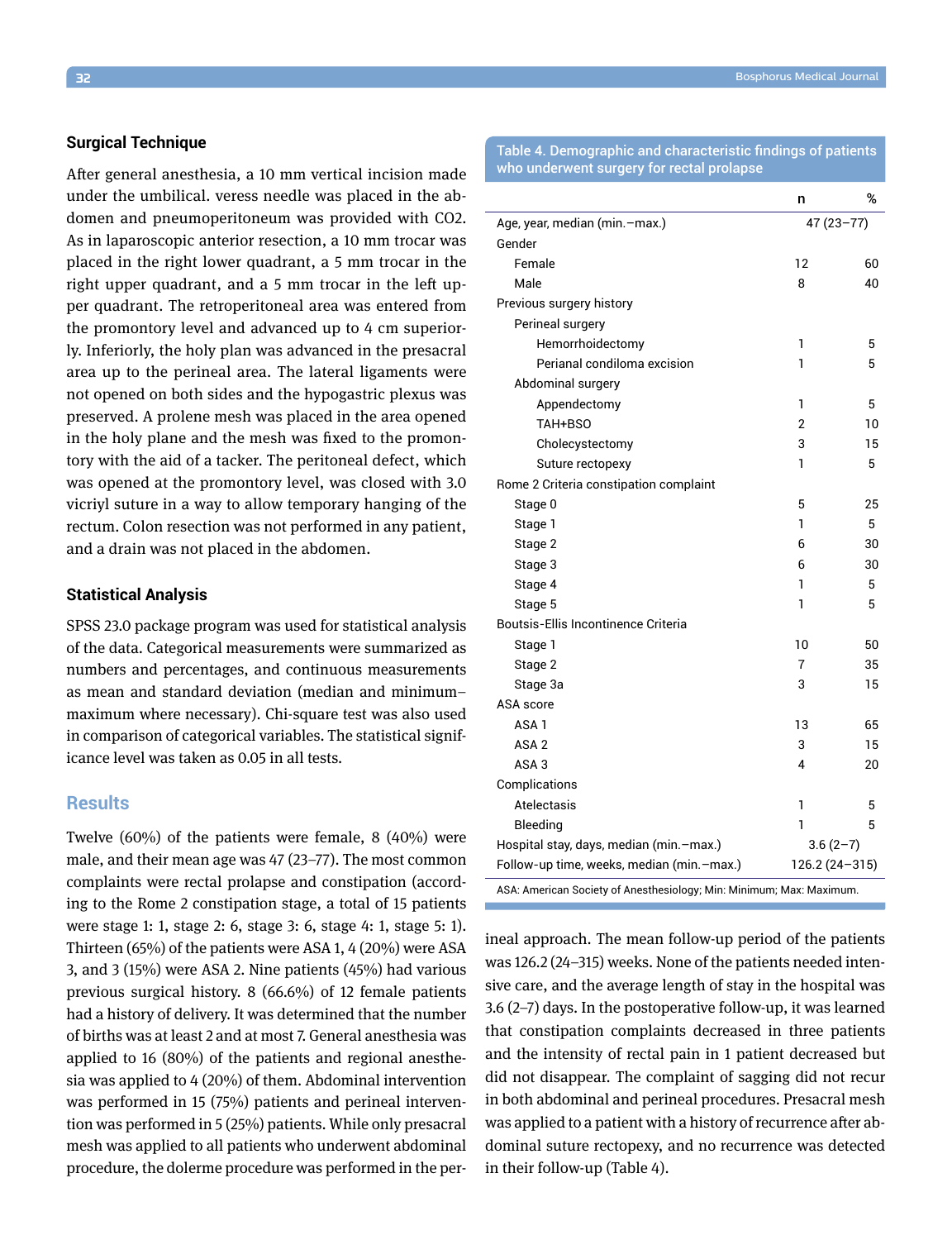|                                               | <b>Abdominal surgery</b> |             | <b>Perineal surgery</b> |      | p     |
|-----------------------------------------------|--------------------------|-------------|-------------------------|------|-------|
|                                               | n                        | %           | n                       | $\%$ |       |
| Age, years, median (min.-max.)                | $42.1(23-77)$            |             | $61.6(49-77)$           |      | 0.041 |
| Gender                                        |                          |             |                         |      |       |
| Male                                          | 5                        | 33.3        | 2                       | 40   |       |
| Female                                        | 10                       | 66.7        | 3                       | 60   |       |
| Previous surgery history                      |                          |             |                         |      | 0.808 |
| Abdominal                                     | 4                        | 80          | 3                       | 75   |       |
| Perineal                                      |                          | 20          |                         | 25   |       |
| ASA score                                     |                          |             |                         |      | 0.000 |
| ASA <sub>1</sub>                              | 13                       | 86.7        | 0                       | 0    |       |
| ASA <sub>2</sub>                              | $\overline{2}$           | 13.3        |                         | 20   |       |
| ASA <sub>3</sub>                              | $\mathbf{0}$             | $\mathbf 0$ | 4                       | 80   |       |
| Anesthesia type                               |                          |             |                         |      | 0.016 |
| General                                       | 15                       | 100         |                         | 20   |       |
| Regional                                      | $\mathbf{0}$             | 0           | 4                       | 80   |       |
| Follow-up time, weeks, median (min.-max.)     | $118.2(24 - 315)$        |             | $150(49 - 267)$         |      | 0.560 |
| Hospitalization day, days, median (min.-max.) | $3.7(2-7)$               |             | $3.2(3-4)$              |      | 0.380 |
| Postop early complication                     | 1 (Atelectasis)          |             | 1 (Bleeding)            |      |       |
| ASA: American Society of Anesthesiology.      |                          |             |                         |      |       |

Table 5. Comparison of patients who underwent surgery with abdominal and perineal approaches for rectal prolapse

Five (33.3%) of the patients who underwent abdominal procedure (n=15) were female and 10 (66.7%) were male. Of the patients who underwent perineal procedure, 2 (40%) were male and 3 (60%) were female. The mean age of the patients who underwent abdominal surgery was 42.1 (23–77), and the mean age of the patients who underwent perineal surgery was 61.6 (49–77), which was statistically significantly different  $(p=0.041)$ . In the abdominal group, the ASA score of 13 (86.7%) patients was 1, 2 (13.3%) of them were ASA 2. In the perineal group, 1 (20%) patient was ASA 2, 4 (80%) patients were ASA 3, and the ASA scores in the two groups were statistically different (p=0,000). While constipation was not observed in 3 (20%) patients in the abdominal group, 12 (80%) patients had constipation at different stages according to Rome 2 criteria. In the perineal group, 2 (40%) had no constipation, while 3 (60%) patients had constipation. Again, four of the patients in the abdominal group had abdominal surgery and one had a history of perineal surgery. In the perineal group, three patients had abdominal surgery and one had a history of perineal surgery, and there was no statistically significant difference between the two groups (p=0.808). According to the Boutsis-Ellis incontinence assessment criteria, all patients in the abdominal and perineal groups had incontinence at certain stages in the preoperative period. Incontinence continued, although it regressed in 2 (13.3%) of the patients who underwent abdominal surgery and in 2 (40%) of the patients in the perineal group after the operation. While this situation was statistically significant after abdominal surgery (p=0.000), it did not make a significant difference in the perineal group (p=0.07). The average length of hospital stay in the abdominal group was 3.66 (2–7), and the patients in the perineal group were 3 (3–4) days, and there was no statistically significant difference between them  $(p=0.38)$ . In early complications, atelectasis was observed in one patient in the abdominal group and postoperative bleeding was observed in one patient in the perineal group. While the mean follow-up period of the patients in the abdominal group was 118.2 (24–315) weeks, this period was 150 (49–267) weeks in the perineal group and was similar (p=0.56). In this process, the complaint of sagging did not recur in any of the patients. When the follow-up symptoms of the groups were evaluated within themselves, constipation was seen in 12 patients before surgery in the abdominal group, while only two patients had regressed postoperative stage and were found to be statistically different (p=0.000). Complaints of constipation were not statistically different before and after surgery in the perineal group (p=0.151). Incontinence complaints were significantly decreased post-operatively in the abdominal group (p=0.000), while there was no significant difference in the number of patients in the perineal group, although their stages were decreased  $(p=0.07)$  (Table 5, 6).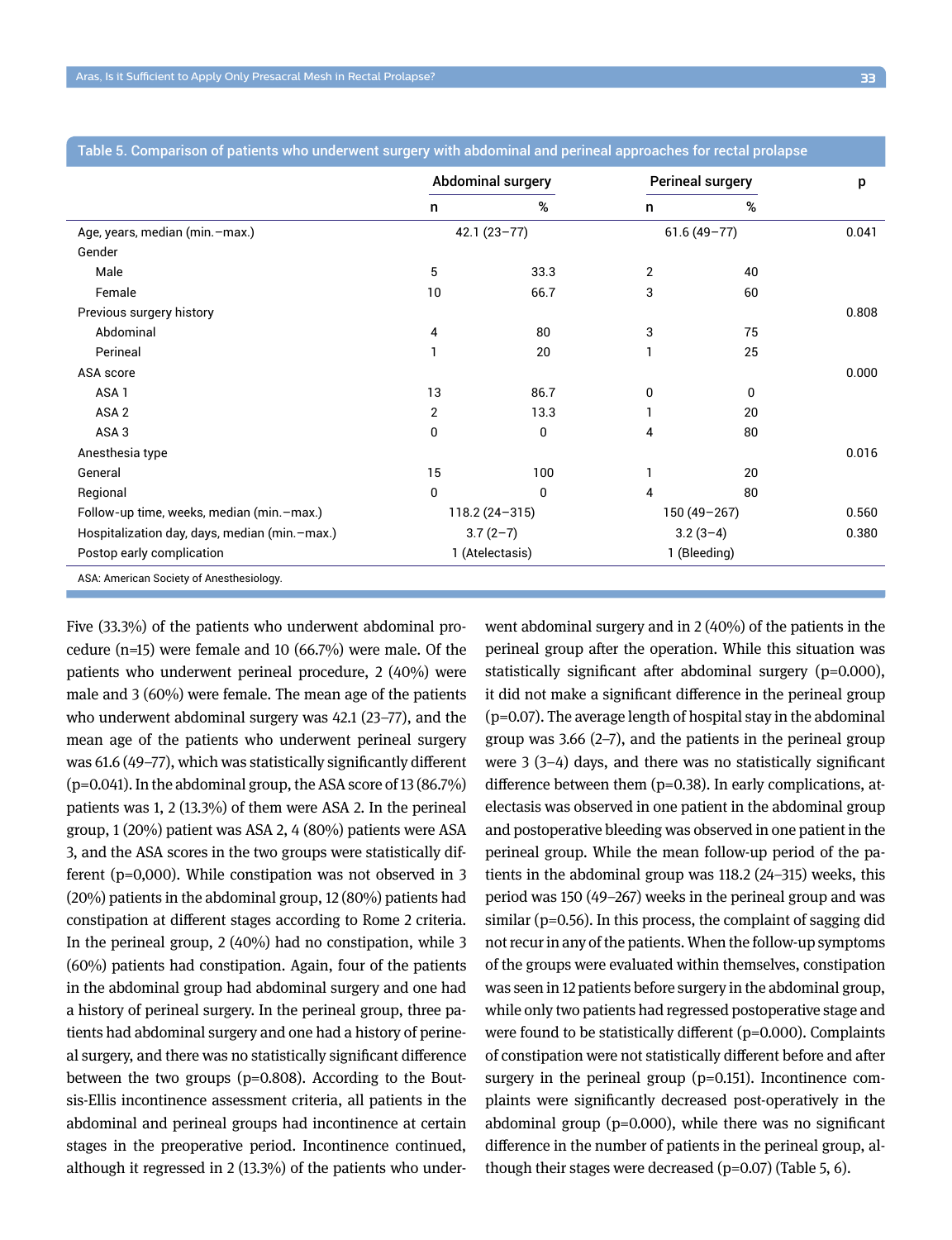| rable 0. Companson or the preoperative and postoperative complaints or the patients |                        |                          |           |                         |                        |           |  |  |
|-------------------------------------------------------------------------------------|------------------------|--------------------------|-----------|-------------------------|------------------------|-----------|--|--|
| Preop and postop complaints                                                         | Abdominal              |                          | Perineal  |                         |                        |           |  |  |
| Rome 2 Constipation<br>Criteria, n (%)                                              | Preop $n$ (%) $(n=12)$ | Postop $n$ (%) ( $n=2$ ) | $p=0.000$ | Preop $n$ (%) ( $n=3$ ) | Postop $n$ $%$ $(n=1)$ | $p=0.151$ |  |  |
| Stage 1                                                                             | 1(8.3)                 | 2(100)                   | 0         | 1(100)                  |                        |           |  |  |
| Stage 2                                                                             | 4(33.4)                | 0                        | 2(66.7)   | 0                       |                        |           |  |  |
| Stage 3                                                                             | 5(41.7)                | 0                        | 1(33.3)   | 0                       |                        |           |  |  |
| Stage 4                                                                             | 1(8.3)                 | 0                        | 0         | 0                       |                        |           |  |  |
| Stage 5                                                                             | 1(8.3)                 | 0                        | 0         | 0                       |                        |           |  |  |
| <b>Boutsis-Ellis Criteria</b><br>incontinence, n (%)                                | Preop $n$ $%$ $(n=15)$ | Postop $n$ $%$ $(n=2)$   | $p=0.000$ | Preop $n$ $%$ $(n=5)$   | Postop $n$ $%$ $(n=2)$ | $p=0.070$ |  |  |
| Stage 1                                                                             | 8(53.3)                | $\overline{2}$           | 2(40)     | 1(50)                   |                        |           |  |  |
| Stage 2                                                                             | 6(40)                  | 0                        | 1(20)     | 1(50)                   |                        |           |  |  |
| Stage 3a                                                                            | 1(6.7)                 | 0                        | 2(40)     | 0                       |                        |           |  |  |

#### Table 6. Comparison of the preoperative and postoperative complaints of the patients

# **Conclusion**

Rectal prolapse is a benign disease whose etiology has not been fully clarified, is more common in the elderly female population, and brings social problems with it due to the symptoms it creates.<sup>[9,10]</sup> Since its etiology is not clear, there is no standard method in its treatment, so many surgical interventions have been defined.<sup>[11]</sup> With the abdominal presacral mesh application, we applied in our study, we restricted the mobilization of the mesorectum by increasing presacral fibrosis only. We eliminated both the risk of anastomosis and the risk of lateral nerve injury, and we found that patients' symptoms significantly improved during follow-up.

Preoperative colonoscopic and cross-sectional imaging should be performed in all patients and, rarely, masses that will cause prolapse should be ruled out.<sup>[12]</sup> In our study, we performed intraluminal and extraluminal evaluations in all our patients with pre-operative colonoscopy, computed tomography, or magnetic resonance. We did not encounter any mechanical obstacle that could cause rectal prolapse in any of the patients.

In the meta-analysis conducted by Brazzelli et al.<sup>[13]</sup> on rectal prolapse, it was found that preserving the lateral ligaments reduced the development of both incontinence and constipation. As Yabanoğlu et al.,<sup>[3]</sup> who obtained similar results in laparoscopic vental rectopexy studies, we found a decrease in incontinence and constipation complaints in our patients by preserving the lateral ligaments (p=0.000–p=0.000). However, there is a lack of data on genitourinary evaluation and it was found that the patients were not reported as active complaints during their follow-up.

The surgical technique in rectal prolapse is gathered under two main headings (abdominal and perianal approaches). Which of these 2 surgery groups will be preferred is significantly related to the general condition of the patient. Anesthesia risk is tried to be minimized by using regional anesthesia techniques in patients with poor general condition.<sup>[14]</sup> Resection and rectopexy are recommended for patients with constipation complaints and whose sigmoid colon is determined to be long by the surgeon during surgery.<sup>[15]</sup> However, there is no definitive evidence to show whether constipation is the cause or the result of the disease. In our study, the fact that constipation was observed in patients with a long sigmoid colon at surgery or in patients without long sigmoid colon supports that constipation is not related to the sigmoid colon length. Our goal in this benign disease is to minimize the social problems caused by this disease by keeping the morbidity to a minimum and to reduce the possibility of recurrence. For this, sigmoid colon resection was not added to the patients, and constipation problems were asked to be minimized with the recommended diet and exercise. When we evaluated the results, although constipation was described in 12 pre-operatively in patients who underwent abdominal surgery according to Rome 2 constipation criteria, this complaint persisted in only two patients post-operatively (p=0.000). It was observed that the severity of both of these patients decreased compared to the pre-surgery. In the abdominal method we used, there was no risk of anastomotic leak and lateral nerve injury, and it was observed that the patient's complaints were statistically significantly reduced  $(p=0.00-p=0.00)$ .